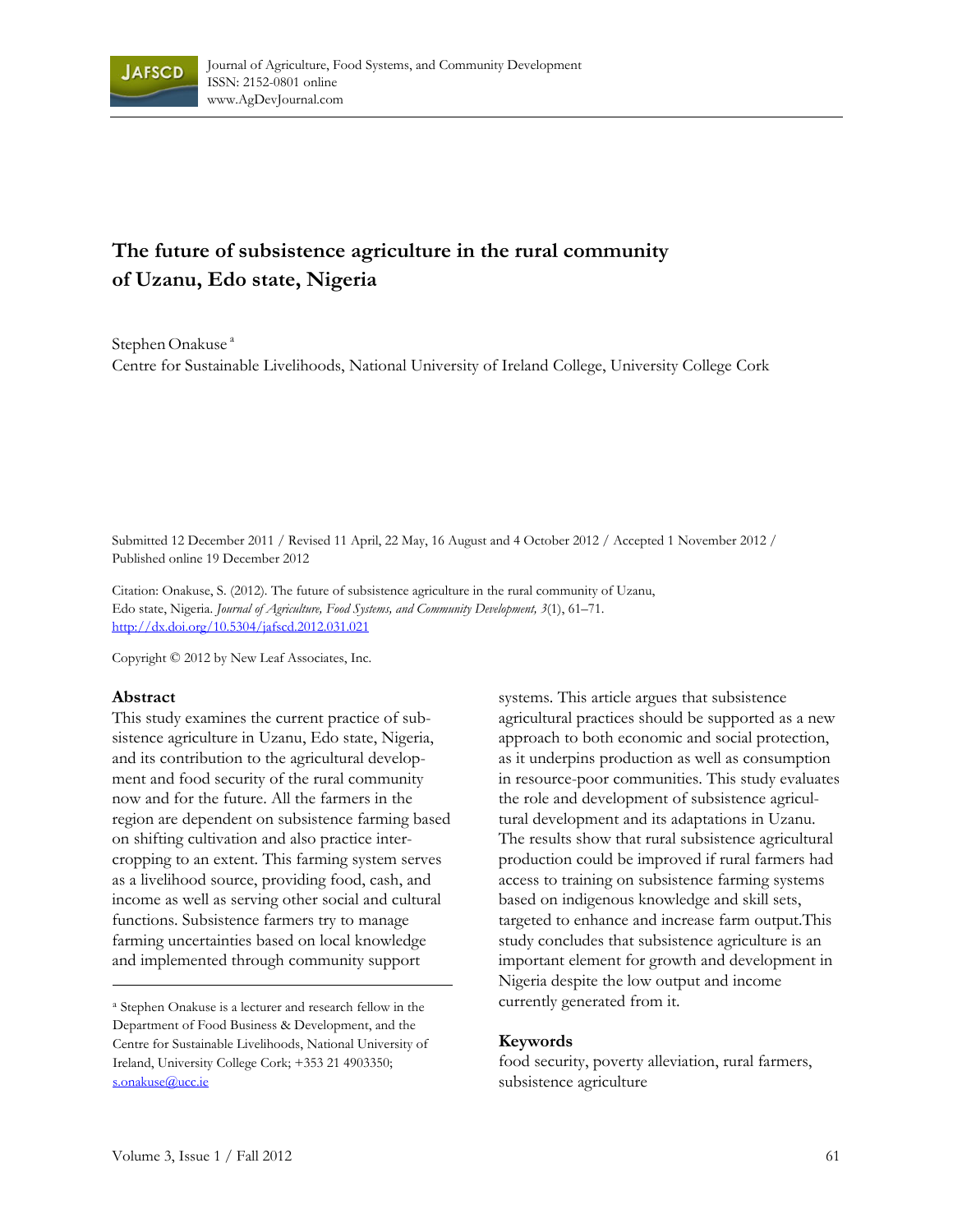# **Introduction**

*We cannot feed over 140 million Nigerians as well as achieving food security by solely depending on hoes and cutlass technology.* 

— Dr. Sayyadi Abba Ruma, Nigeria Minister of Agriculture and Water Resources, 2010

Nigeria depends heavily on the oil industry for its revenues. However, the economy is predominantly agrarian (FSDH Securities Limited, 2011). Despite the small size of subsistence plots and the scattered pattern of production, agriculture continues to play an important role in the rural economy and makes up 40.3 percent of the gross domestic product (GDP), compared with the 15.79 percent made from the sale of from petroleum products (African Development Bank Group [AfDB], 2011; FSDH Securities Limited, 2011). Smallholder lots are defined as those between 0.10 and 5.99 hectares (0.25 to 14.8 acres) (AfDB, 2011). The differences in size of land holding by residents is based on history and attitude toward work. If a person had a grandfather or great-grandfather who occupied a large tract of uninhabited land and worked hard, he maintained absolute ownership rights to the land. Agriculture remains the critical strategic sector that addresses the multiple challenges of achieving broad-based economic growth, creating wealth , generating employment, alleviating poverty, and attaining national food security, as well as promoting Nigeria to among the 20 world leading economies by the year 2020 as set out by the federal government of Nigeria (FSDH Securities Limited, 2011).

 Uzanu is a small agrarian community of 8,000 people in the midwestern part of Nigeria, located at latitude 7.2, longitude 6.63333, (DMS) latitude 7° 12' 0", and (DMS) longitude 6° 37' 59.99" at an altitude 396 feet above mean sea level. Uzanu shares a border with the Igbira (Kogi State) in the north, Igiode in the south, Ibie in the west and the Niger river in the east. The residents in the region have extended families within the village and speak a common language (Uneme); the staple foods are cassava (*Manihot esculenta*), sweet potatoes (*Ipomoea* 

*batatus*) and rice (*Oryza sativa*) (Onakuse & Lenihan, 2008).

 Subsistence farming and fishing have remained integral parts of agricultural practices in the study area over the years (Onakuse & Lenihan, 2008). The agriculture is based on the settlement pattern, as the region is prone to regular flooding. Even though market-oriented agriculture provides higher incomes, subsistence agriculture remains prevalent in resource-challenged rural communities (Baiphethi & Jacobs, 2009). Nevertheless, farmers also sell part of their agricultural produce to provide for family needs (Bryceson, 2000; Ellis, 1993; Redman, 2010).

 Subsistence farming is the least understood and arguably most neglected form of agriculture. Some academicians and policymakers have a negative view of this form of agriculture because it is characterized by low use of external inputs and low productivity, and thus is synonymous with backwardness and inefficiency and holds back economic growth and performance (Heidhues & Brüntrup, 2003). The common characteristics of practitioners of subsistence agriculture are ownership of small lots and/or of non-irrigated cultivable land; sharecroppers or tenants and their households; landless households dependent on livestock activities and/or casual labor; large farming households (usually consisting of extended families); households with high dependency ratios (e.g., adult unable to work); women-headed households; and young women and men living in extended households (International Fund for Agricultural Development [IFAD], 2011).

 Traditional agricultural practices are synonymous with subsistence agriculture in the region. Both involve traditional agricultural knowledge and practices, which have enabled poor farmers in Uzanu to sustainably use their natural resources and learn to conserve it (Onakuse & Lenihan, 2008). On the one hand, traditional farming is an indigenous practice of cultivating the land, aimed toward crop and livestock husbandry and holistic management of natural resources, thereby enabling a continual food supply using locally available resources and contributing to self reliance of the community as a whole. Modern agriculture, on the other hand, is similar to traditional farming but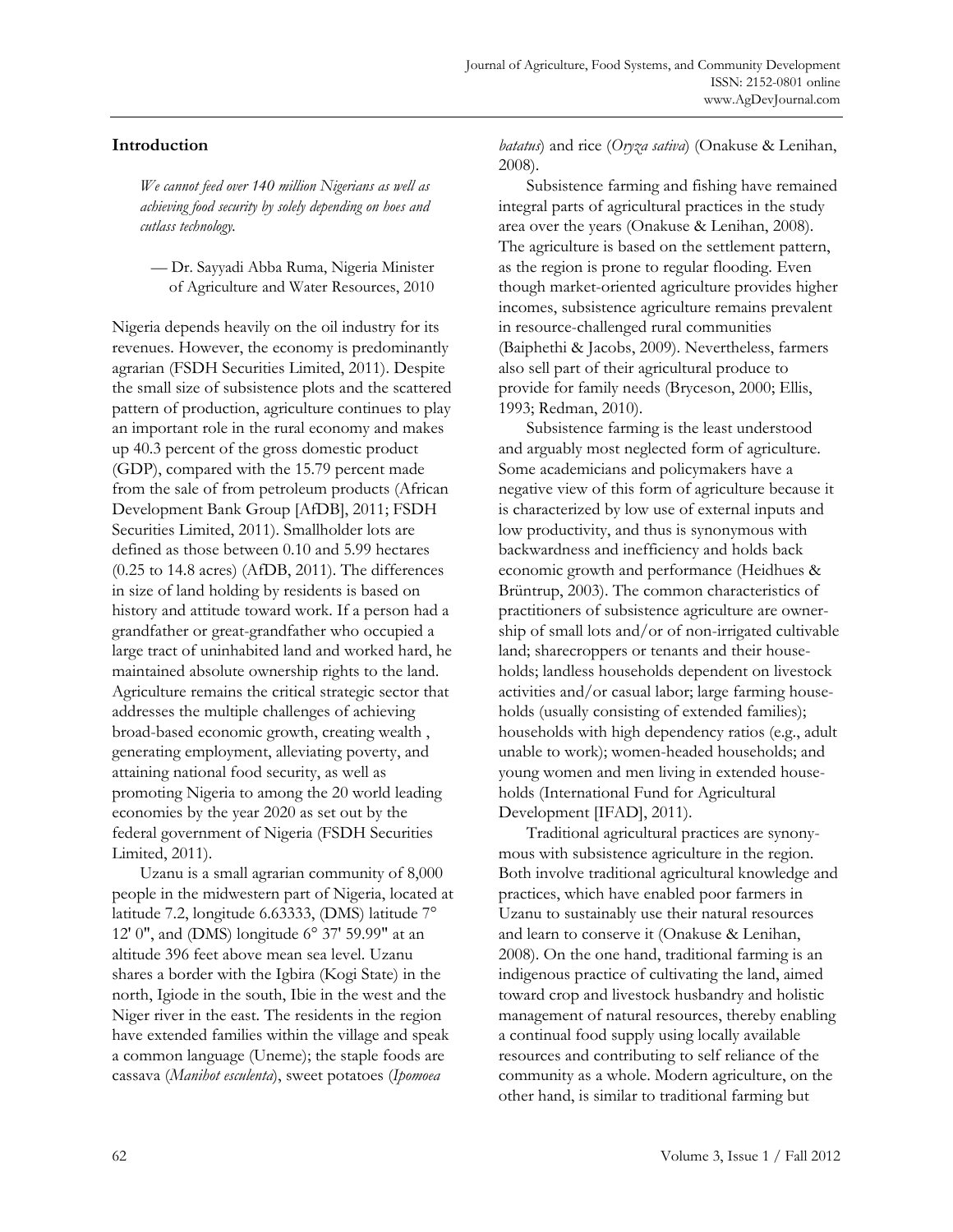involves land cultivation at a bigger scale and also rearing of large numbers of livestock.

 However, the negative perception of subsistence agriculture has led to inadequate official recognition of its importance in rural development; this is coupled with lack of policies and technical support for sustainable subsistence agricultural development (Heidhues & Brüntrup, 2003). Some see the small size of most farms as an obstacle to progress, complaining that economies of scale cannot be achieved. Kostov and Lingard (2002) observed that subsistence farming uses resources that could be used in market-oriented farming and other rural sectors and may reduce overall efficiency.

 According to Collier (2008), small-scale farming in Africa is not able to meet the challenges of contemporary agricultural development because of the reluctance of peasants to change their mode of production, which is currently ill suited to modern agricultural production. However, underdevelopment of subsistence agriculture outputs are clearly rooted in the traditional agricultural practices that the Uzanu community has been engaged in for years. Families practice agriculture on small plots of land and aim to produce enough to feed their families until the next harvest. Often, the yields are not enough to even feed the family, and this leads to seasonal food shortages. While small family farms continue to dominate the agricultural sector in rural communities, not enough attention is paid to subsistence agriculture. It is therefore not recognized by the government of many developing countries and is considered household production for its own final consumption.

### **Subsistence Agriculture in Nigeria**

Subsistence agriculture employs about two-thirds of the total labor force in Nigeria and provides a livelihood for the majority of the rural population – which may account for nearly three-quarters of the resource-challenged population of the country (AfDB, 2011). However, the contribution of the agricultural sector to economic growth and sustained rural development remains to be fully exploited, while the majority of the population remain vulnerable to food insecurity and poverty. The Nigerian agricultural sector suffers from

unreliable transport, storage, marketing and pricing policies, as well as inconsistent agricultural policies at both the local and national government levels. In terms of transport, the roads and rail laid in the 1960s and 1970s in an effort to improve rural communities have either disappeared or are in a dilapidated condition due to lack of maintenance (Agboola, 2000; Apata, Folayan, Apata, & Akinlua, 2011).

 Agriculture is crucial for the development in sub-Saharan Africa, because 70 percent of the population is involved in agriculture (Apata e al., 2011). In many sub-Saharan Africa countries, growing the agricultural sector remains the most effective strategy for reducing poverty and promoting overall economic growth (Diao, Hazell, Resnick, & Thurlow, 2007). However, subsistence agriculture, which provides and contributes to economic growth and poverty reduction in rural areas of Nigeria, has not been prominent on the national development agenda (Onakuse & Lenihan, 2008). A report from New Partnership for Africa's Development (NEPAD) (2003) stressed that agriculture-led development is fundamental to reducing hunger and poverty and generating economic growth, as well as decreasing the burden of food imports. The report also noted that it can increase exports, thereby earning much-needed foreign income for the nation. Finally recognizing the potential role of subsistence agricultural development, the government of Nigeria's strategic plan, Vision 2020,<sup>1</sup> aims to increase agricultural growth by direct investment and increase budgetary allocation to the sector.

 The major challenges to sustaining rural agriculture are the use of inappropriate but traditional farming tools (such as cutlasses and hoes), the lack of finances to procure agricultural inputs, and lack of education on modern agricultural practices and postharvest losses (Apata et al., 2011; Collier, 2008). But Bryceson (2000) included other chal-

 $\overline{a}$ 

<sup>1</sup> The Nigeria Vision 2020 economic transformation blueprint is a 10-year plan for stimulating Nigeria's economic growth and launching the country onto a path of sustained and rapid economic growth to become one of the world's top 20 economies by 2020. The vision is anchored to the Nigerian Economic Empowerment and Development Strategy (NEEDS II) and its seven-point agenda.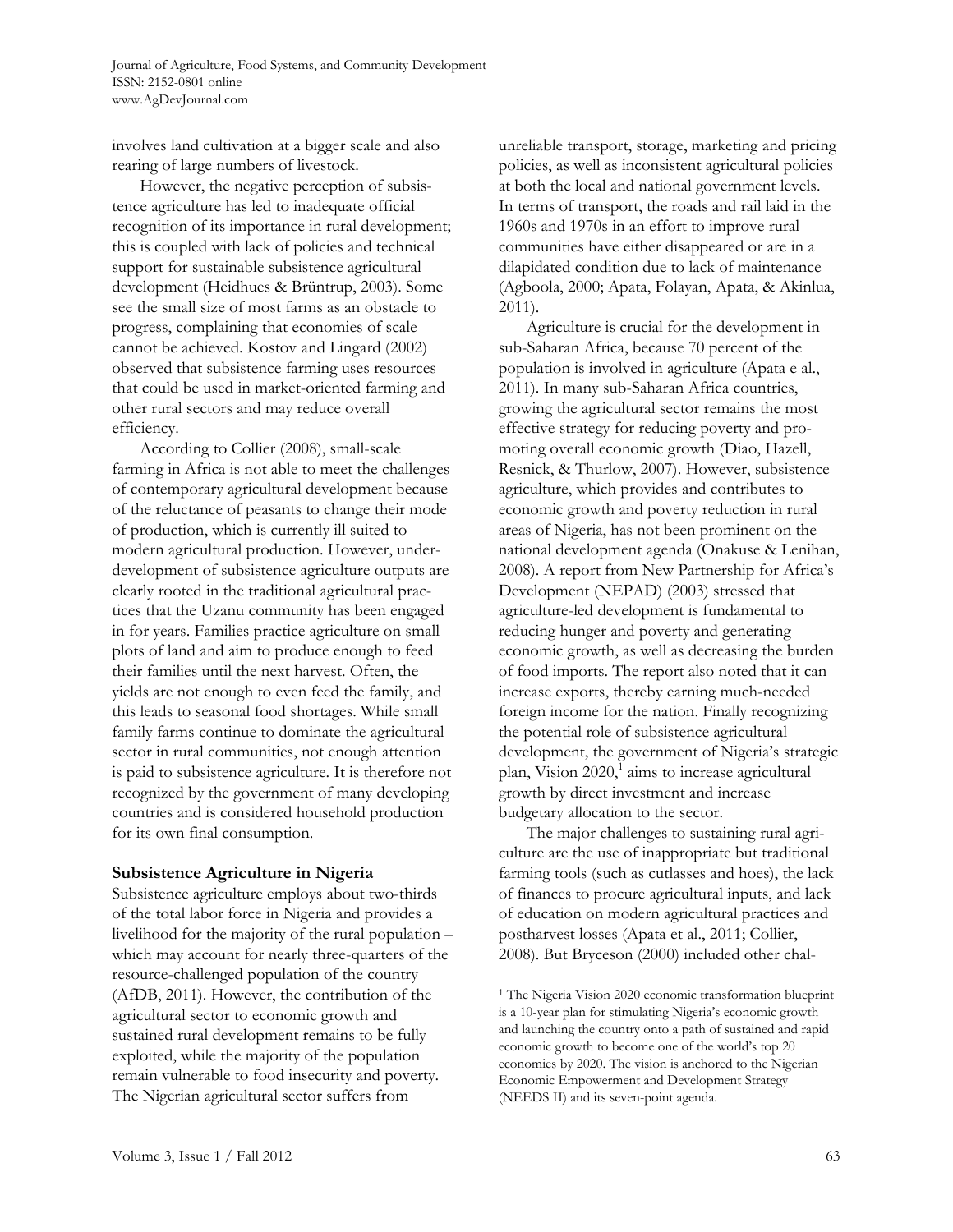lenges which are specific to subsistence farming, which includes low output, low produce quality, no value addition, lack of storage facilities, lack of access to extension services, production bias, and a poor approach to agriculture modernization. Cultivable land is a crucial input factor for agriculture. According to the National Bureau of Statistics (2011), only 32 million hectares (79 million acres) of arable land is presently under cultivation in Nigeria. Seventy percent of rural residents are active farmers engaged in crop production, which accounts for 85 percent of total agricultural production; livestock accounts for 10 percent, with the remaining 5 percent comes from fisheries and forestry (AfDB, 2011; Rondon, & Nzeka, 2011).

 Some schools of thought suggest that replacing family farming with larger and more diversified farming systems could enhance efficiency and sustainability. However, the present efforts to modernize agriculture have been met with many hurdles, such as a lack of funding, technological changes, education, and the impact of climate change. These lead to a lack of policy focus on increasing food production to alleviate poverty. Reports from the European Union common agricultural policy reforms in 2010 are based on the "Communication on the Common Agricultural Policy" (CAP) toward 2020, which outlined broad policy goals to respond to future challenges for agriculture in rural areas and to meet the CAP objectives. These policy goals include (1) viable food production; (2) sustainable management of natural resources and climate action; and (3) balanced territorial development. The reform orientations in the communication have since been broadly supported both in the interinstitutional debate and in the stakeholder consultation that took place in the framework of the impact assessment at the European Union.

 Agricultural growth and increases in farm productivity are prerequisites to broad-based, sustained food security for economic growth and development (Diao et al., 2007; International Bank for Reconstruction and Development & World Bank, 2007; United Nations Food and Agriculture Organization [FAO], 2002). However, subsistence farmers do not invest in their own farms due to a lack of specific rural agricultural development

initiatives. Rather, subsistence farmers constantly organize their production around their family interests in the areas of forestry, livestock, and fishing. It is clear that rural farmers in Uzanu engage in agriculture purely as personal survival strategies rather than as a calculated effort to increase output and generate income.

The goal of a subsistence farmer is not simply to maximize productivity, but to optimize it across far more complex production systems that combine indigenous knowledge and traditional practices. Efficient production emphasizes improved land management and conservation of soil through community-based approaches based on common resources within the community. Community efforts in managing outputs are based on balancing cropping patterns and productive potential to ensure long-term sustainability of current subsistence production levels (IFAD, 2011). Studies based on empirical evidence indicate three main reasons why subsistence agriculture in rural communities (such as that of Uzanu) will continue to survive, although at small scale. First, the lack of proper marketing intelligence and infrastructure are major problems, often deterring farmers from expanding their operations to a commercial scale (Agboola, 2000). Second, increased land scarcity and flooding are major driving forces behind the lack of evolution from subsistence agricultural systems to more intensive production. Third, farmers largely are unaware of the agricultural policies of the government that are supposed to provide strategies to transition traditional agricultural practices to modern forms of agricultural production (Bryceson, 2000; United Nations Development Programme [UNDP], 2000).

# **Methodology**

Uzanu is characterized by a tropical climate dominated by high temperatures, high humidity, and heavy rainfall. The community experiences two distinct seasons: the wet season (March to November) and dry season (November to February). Uzanu has a humid ( $> 0.65$  p/pet) climate with an average annual rainfall ranging from 1,500 mm to 3,000 mm (59 inches to 118 inches). The temperature averages about 25°C (77 $\mathrm{P}$ ) in the rainy season and about 28 $\mathrm{C}$  (82 $\mathrm{P}$ )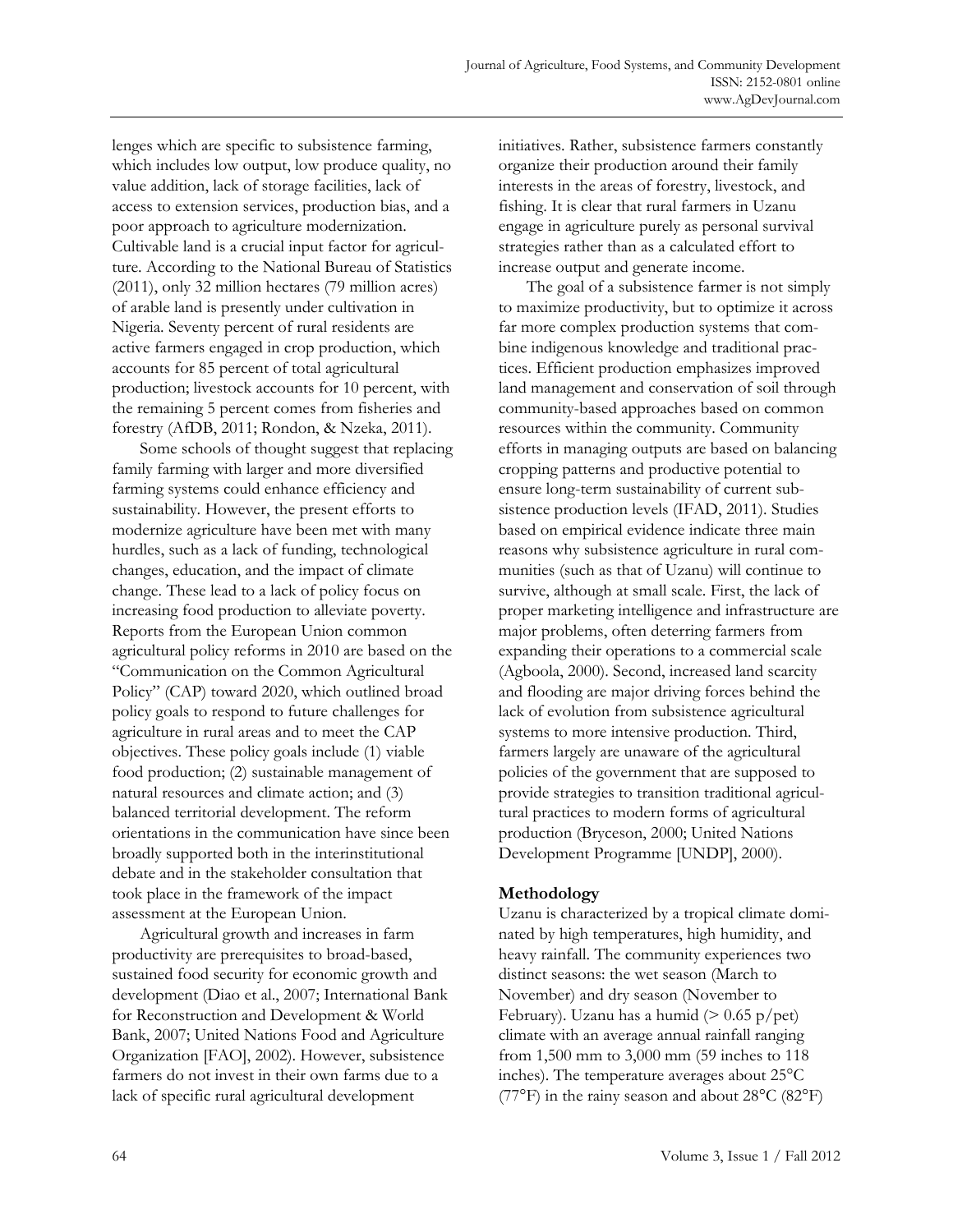in the dry season. The soil is loamy in nature and characteristics, which is considered ideal for agricultural uses. Loamy soil is composed of sand, silt, and clay in relatively even concentrations and generally contains more nutrients and humus than sandy soils, with better drainage and filtration.

 This study encompassed both qualitative and quantitative traits. It sought to document, evaluate, and gain insight into subsistence farming currently and its future, and the livelihoods of the agrarian community where agriculture and allied activities are the major source of family income.

 Data relating to the activities of the production system of subsistence farmers in Uzanu were generated through a field survey and analyzed using SPSS version 20. Rural household heads were selected as the sampling unit. A purposive selection technique was used to access a particular subset of farmers actively practicing subsistence farming. One hundred and forty (140) farmers were identified as practicing subsistence farming, out of which 100 responded to the survey. These questionnaires were pretested through a pilot survey to establish and examine key subsistence farmers. The semistructured questionnaires asked questions related to farmers' incomes, farm size, production techniques, harvesting systems, utilization of farm produce, and the roles of family members in agricultural operations. There was no discrimination based on gender or age as the sample size represented almost the entire population of the community.

 The survey was conducted between July 2010 and July 2011. The period coincides with both early and late planting seasons. A total of 100 questionnaires were completed through the help of trained enumerators. Trained research assistants helped illiterate heads of households to complete the questionnaires and also addressed any issues that were raised.

### **Results and Discussion**

# *The Existing Farm Situation*

Analysis of the existing subsistence rural farm situation in Uzanu focused on production patterns, resource use, and productivity, with the main goal of evaluating the performance for the future of

subsistence farming. The study examined farmers' land holdings, yield, and available resources that produced subsistence levels of agricultural production. In spite of the small size of holdings, no farmer was found to be landless in Uzanu. The average land holding of the sample of farmers in Uzanu was 3.6 ha (8.9 acres) per farmer. Eightythree men (83) and seventeen (17) women participated in the survey. Subsistence farmers in the community are older than the population as a whole. Among the study participants, those aged under 30 years were 4.9 percent, those aged 31 to 40 were 24 percent, those aged 41 to 50 were 37.6 percent, those aged 51 to 60 were 27.5 percent, and those aged 61 to 70 were 5.7 percent. The respondents said that the decline in participation in subsistence agriculture among the younger generation is due to their traveling out of the community to acquire modern education outside the community, and to their search for off-farm employment in urban areas.

 Farmers in Uzanu cultivate biennial and perennial crops such as cassava (*Manihot esculenta*), maize (*Zea mays*), rice (*Oryza sativa*), and tomatoes (*Lycopersicum esculenus*), as well as vegetables such as spinach (*Spinacia oleracea*), amaranth (*Amaranthus tricolor*), *Alefo (Celosia spicata),* and fluted pumpkin (*Telfairia occidentalis*), which are used either as a source of additional food or income for the family. The vegetables represent a small proportion of crops grown, as they are usually intercropped. Citrus trees such as sweet orange (*Citrus sinensis*) are planted along the farm boundaries, serving both for consumption locally and land demarcation. The average cultivated area per family is about 0.6 hectare (1.5 acres) whereas the national averages are classified as follows: Small-scale farms range from 0.10 to 5.99 hectares (0.25 to 14.8 acres), medium scale from 6.0 to 9.99 hectares (14.8 to 24.7 acres) and large scale are 10 hectares and above (24.7 acres) (AfDB, 2011). With the practice of shifting cultivation, mixed farming, and intercropping systems, the average output is low due to lack of access to improved pre- and postplanting operations, such as improved land preparation, seeds and seedlings, fertilizer, and plant protection measures. Also, the additional labor required during postplanting operations such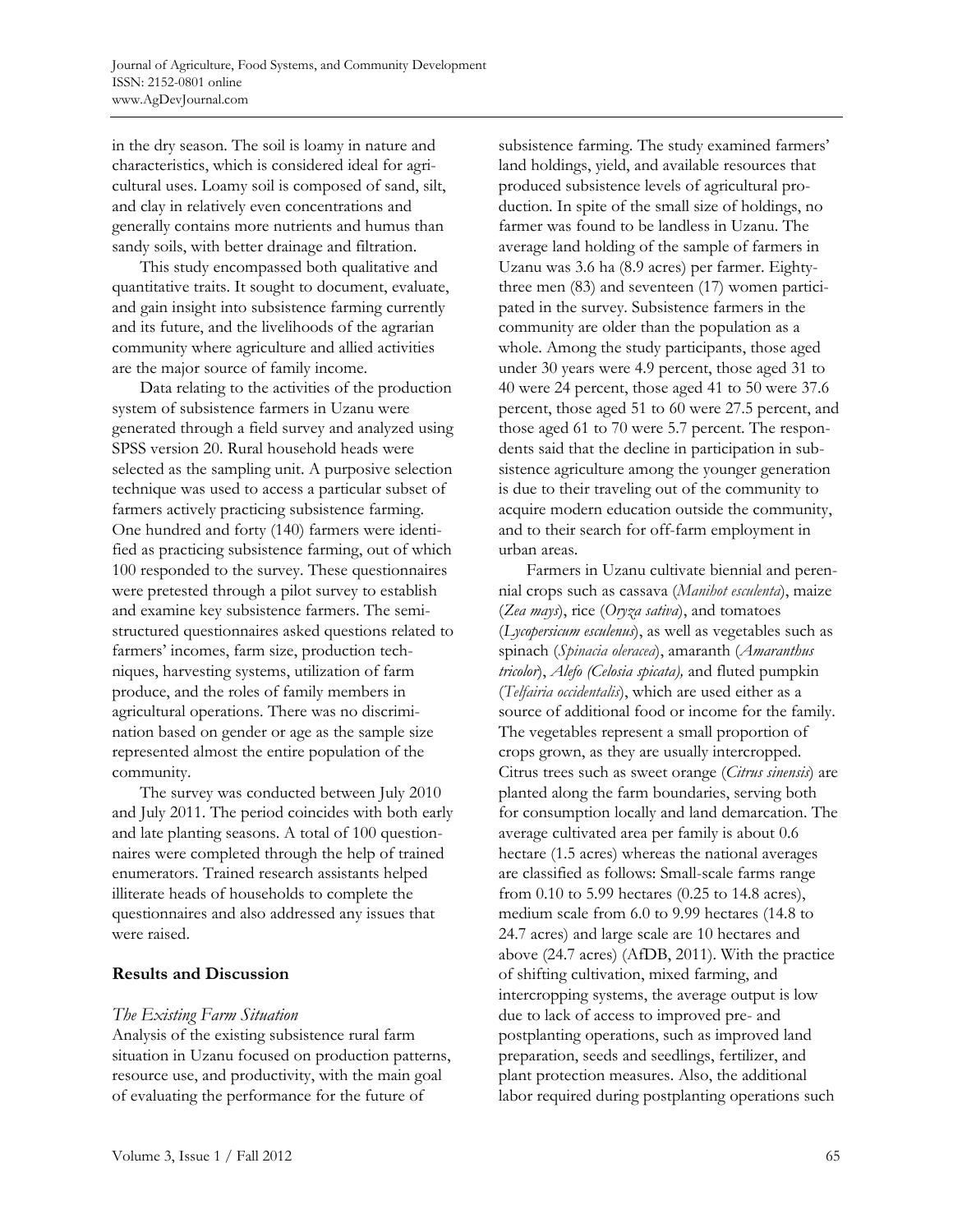

Photo 1. Rain Water Storage Facility in Uzanu

Source: Stephen Onakuse, 2010.

as weeding is not readily available, and so family labor plays an important role. In terms of income, the maximum income is generated by farms with large families and diversified cropping patterns, indicating that the larger the family, the more land is cultivated and the greater output is generated. But the income usually is not enough for large families, and it is usually distributed based on the urgency of need.

 The gender distribution shows that 89.2 percent of the respondents were male. All of the female respondents (10.8 percent of the sample) were widows. As far as education, the data analysis indicates that the largest proportion of respondents (42 percent) had no formal education, while 10 percent had completed their secondary education. It may be inferred that the literacy levels among farmers in the area was very low and this may affect the adoption of new farming methods. The majority of farmers had more than 30 years' subsistence farming experience within the community. The distribution by age of the respondents ranged from 4.9 percent who are 30 or less years old; 24.3

percent who are aged 31 to 40; 37.6 percent who are 41 to 50; 27.5 percent who are 51 to 60; and 5.7 percent who are 61 to 70. The overall average household size in Nigeria is 5.82 (AfDB, 2011), but poor rural households in Uzanu tend to be larger, with an average household size of 8.0.

 The community has no access to safe drinking water; the only source of drinking water is a stream called Edigah that provides water for both for drinking and domestic use. Rain water is also collected and stored in earthen pots that usually lie outside houses. Due to poor sanitary systems across the community, anecdotal evidence shows that most children in the community suffer from waterborne diseases like trachoma and scabies.

## *Existing Production Patterns*  The subsistence farmers in Uzanu are

engaged in traditional farming, which has remained more or less untouched by modern

methods. Due to high levels of illiteracy, most farmers are unaware of alternative methods for agricultural production.

 On average, perennial and biennial crops cover 67 percent of the land cultivated yearly, and cassava covers nearly 80 percent of the land under cultivation. Cassava (local cultivars and a mix of IITA hybrid TMS 30555) is the stable food, which is processed into Garri, Fufu (a product locally processed through fermentation for local consumption), pounded cassava, starch (a product from fermented cassava, prepared wet), and is roasted and unprocessed. Cassava has the ability to grow on marginal land where cereals and other crops do not grow well; it can tolerate drought and can grow in low-nutrient soils. Traditionally, only women are involved in the harvesting and processing of staple foods in the village. Table 1 shows the actual average production (in kilograms/ha and pounds/ acre), household consumption and product sold (in percentages). Average output per hectare at subsistence level is lower when compared with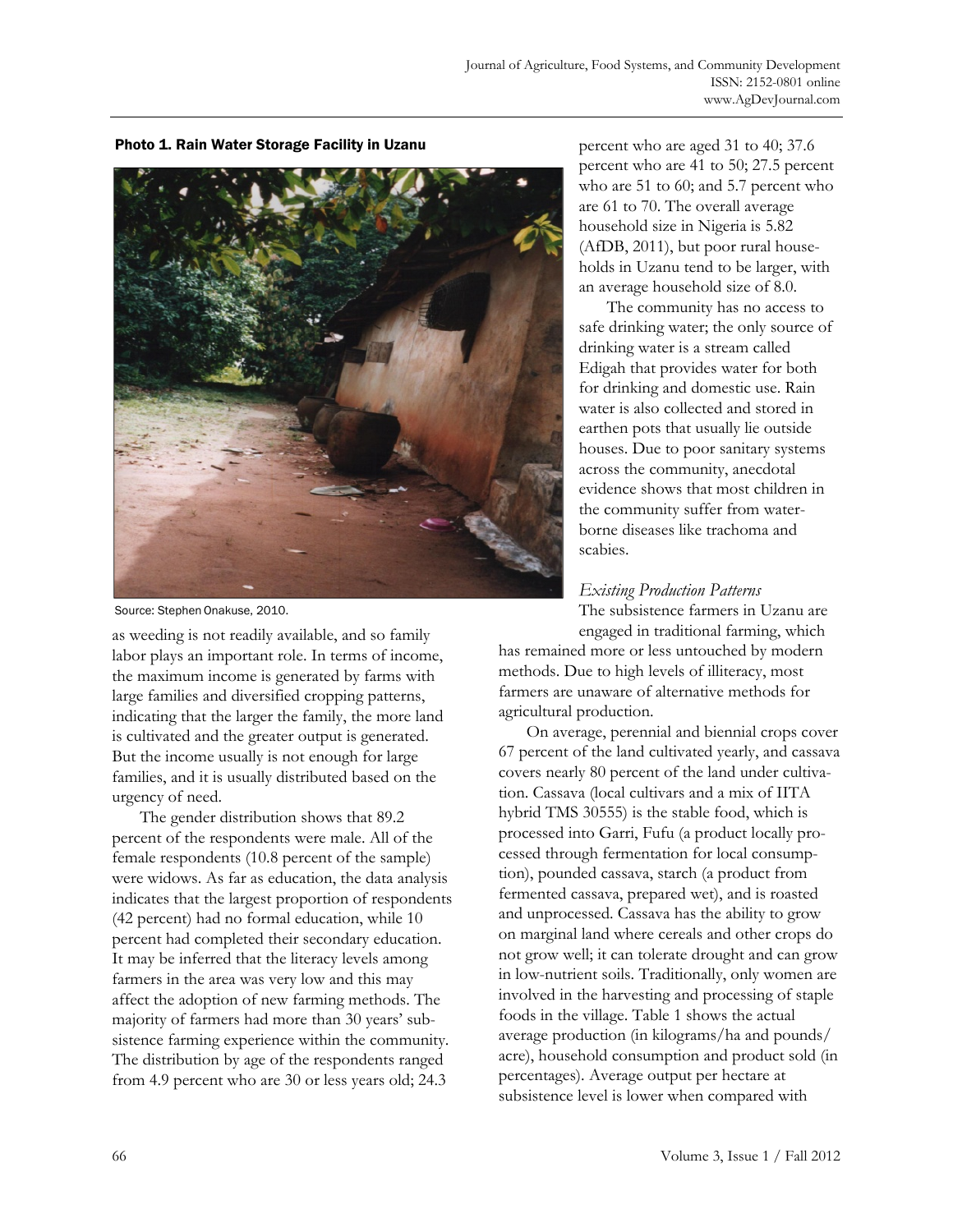| Major activity – Crops  | Average output<br>(kg/ha) | Average output<br>(pounds/acre) | Household<br>consumption (%) | Percentage sold |
|-------------------------|---------------------------|---------------------------------|------------------------------|-----------------|
| Cassava                 | 4.050                     | 3.617                           | 67.5%                        | 32.5%           |
| Sweet Potato            | 1.020                     | 911                             | 30.5%                        | 69.5%           |
| Tomatoes                | 540                       | 482                             | 11.1%                        | 88.9%           |
| Maize                   | 270                       | 241                             | 56.3%                        | 43.7%           |
| Vegetables <sup>a</sup> | 124                       | 111                             | 29.5%                        | 70.5%           |

| Table 1. Average Production in Kilograms per Hectare and Acre, and Percentage of Consumption |  |
|----------------------------------------------------------------------------------------------|--|
| and Sales $(N=100)$                                                                          |  |

a Vegetables include spinach (*Spinacia oleracea*), amaranth (*Amaranthus tricolor*), *Alefo* (*Celosia spicata*), and fluted pumpkin (*Telfairia occidentalis*).

mechanized and improved cultural practices in cassava crop production. For example, world average cassava yield is about 10,000 kg/ha (10 metric tonne/ha) or 8,930 pounds/acre.

 Other annual crops such as rice, sweet potatoes, and tomatoes are also grown widely for limited cash income and as well as personal consumption. These crops are sold exclusively at the local market in Agenebode, situated 8 miles (13 km) away from the community. The sale of surplus produce is the main source of cash for the farmers. These products are sold unprocessed since the farmers have no means to add value and thus to increase prices. Production of these crops depends on how flooding affects land fertility after the rainy season (Onakuse & Lenihan, 2008). Subsistence farmers in Uzanu generate relatively low incomes after harvesting because of the higher perishability of tomatoes and potatoes compared to other crops, such as rice (which itself requires high labor for planting and weeding).

 Although rice has lower perishability, it tends to be low-yielding, which leads farmers to not produce it. In addition, rice production suffers from additional challenges, enumerated by respondents as those involving pests (e.g., weaver birds), rodents (e.g., rats, grass cutters, etc.), and diseases (e.g., rice blast, rice smut, narrow brown leaf spot, leaf blight, etc.).

 Sweet potato is another crop that generates cash income for farmers. It is cultivated twice a year, planted first in March and again in July or August. A small amount of cash income is gained during these two periods. Other crops, such as

vegetables, which are not sold but are consumed by the household, are cultivated on the same land. Cassava and sweet potatoes are consumed to increase the energy intake of the family. In interviews, farmers recognized that low soil fertility and the pattern of planting small-scale crops are responsible for the low yield of their traditional farming system.

 More than 90 percent of surveyed farmers were involved in intercropping and mixed agriculture, together with raising of livestock (goats, sheep, and chicken), which provide an important source of meat (protein) and manure. These livestock are kept mainly for consumption or for immediate sale during times of severe shortage. The livestock is kept close to the household and fed mainly with byproducts of cassava, sweet potatoes, and maize.

 Consumption drives the interest in subsistence farming system in rural villages. However, there is no reliable, official statistical information gathered across the country to show patterns in terms of the volume of production at subsistence levels in different communities. For example, 65 percent of the respondents who practice mixed cropping have reduced the cultivation of crops such as tomatoes and potatoes because of the lack of market opportunities and the high perishability of products. But they continue to cultivate these same crops because they see no alternative and the crops are easy to grow and resilient under the region's climatic conditions.

 Our study data indicates that both men and women practice mixed farming. However, the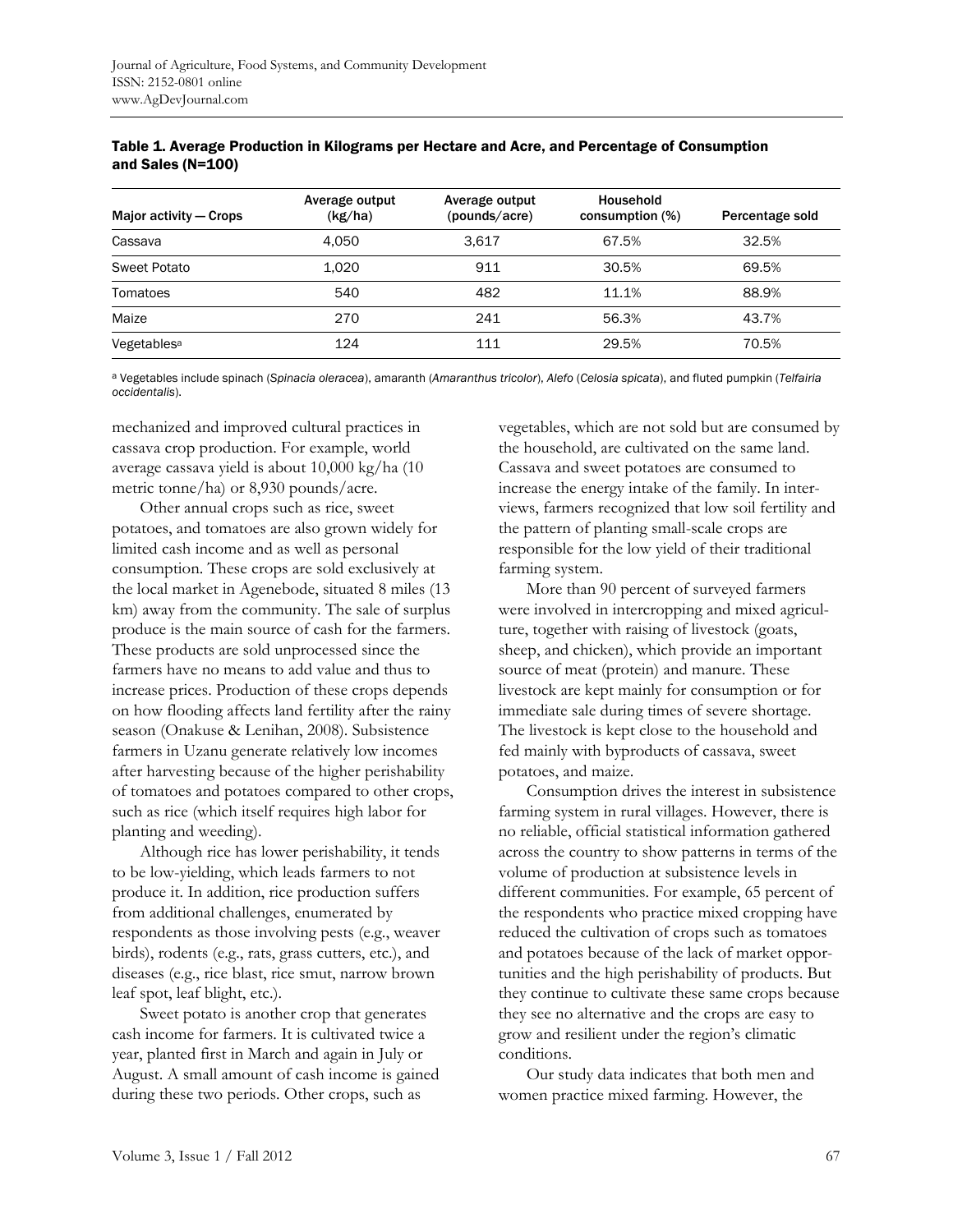traditional gender division of labor remains operational in all the surveyed households. The preplanting operation such as clearing, which requires heavy physical work, is carried out by men; the women respondents hire laborers to do this work. The planting of root crops is a joint activity, although in many places yams are strictly cultivated by men. After planting, the subsequent agronomic tasks are the responsibility of the men. For cultural reasons, women sell the various farm surpluses and use the resulting income to buy essential commodities such as cloth, salt, medicines, kerosene, cutlasses, and

#### Table 2. Total of Household Income over a Five-Year Recall Period, 2006–2010, by Seasonal Planting (N=100)

| Year  | Total Household<br>Income | <b>First Planting</b><br>(% of total) | <b>Second Planting</b><br>(% of total) |
|-------|---------------------------|---------------------------------------|----------------------------------------|
| 2006  | \$16.66                   | \$5.83(35%)                           | \$10.83(65%)                           |
| 2007  | 17.77                     | 6.06(34%)                             | 11.70 (66%)                            |
| 2008  | 9.24                      | 4.22 (45%)                            | 5.02 (55%)                             |
| 2009  | 33.33                     | 10.00 (30%)                           | 23.33 (70%)                            |
| 2010  | 26.66                     | 8.96 (33%)                            | 17.70 (67%)                            |
| Total | \$103.68                  | \$35.08                               | \$68.60                                |

Note: The exchange rate between U.S. dollars and Nigeria naira is USD1 = N150. Source: July 2010–July 2011, Survey 2011.

hoes, while the surplus income is used to support other household needs as well as children's education. The farmers rely mostly on seeds saved from the previous season, so generally do not have the expense of purchasing seed.

#### *Household Income of Subsistence Farmers*

Table 2 shows actual net average household income of survey respondents over five seasons (2006 to 2010). Given the focus of this research on the future of subsistence agriculture for the rural livelihoods of Uzanu residents, the income is based on subsistence farming only, and excludes any offfarm income. There are no industries in the community that provide off-farm employment opportunities, although households participate in other off-farm activities that provide additional income such collecting firewood and forest fruits. However, most farmers indicated that they receive remittances from their children who have migrated to the cities; this supplements their income but is not included in table 2.

 The distribution of income among households who participated in the survey showed that their incomes tend to vary due to differences in the amount of land they cultivate and the availability of family labor during pre- and postplanting operations. This is a common practice among subsistence farmers who plant less with limited land and who have little or no means to hire extra labor (Baiphethi & Jacobs, 2009).

 It can be observed from table 2 that income levels differ between the two planting times — first and second seasonal planting. When compared to the national average wage income per annum in Nigeria, these earnings are low. The low income earning are indicative of the characteristics of subsistence rural farming in the Uzanu community. Subsistence production as practiced by the respondents was not valued at market prices but by its contribution to the household food safety net. Despite the critical importance of subsistence production for household food security of Uzanu farmers, a majority of the households' income as shown in table 2 are below the poverty line.

 Most interviewed farmers attributed their low income to postharvest loss. There was a consensus among the respondents that a large percentage of the harvest was left to rot due to lack of storage facilities and conservation methods, and few or no market outlets at which to sell the products. Farmers are prevented from accessing high market prices in the agricultural commodity chain because of the lack of skills and means for processing and packaging.

 The general income from subsistence production is low, likely due to factors such as low capital input into production, low level of education, and the low prices received for farm products. The interviewed farmers revealed that they had no access to loans, and this also accounts for the subsistence nature of the farm holdings.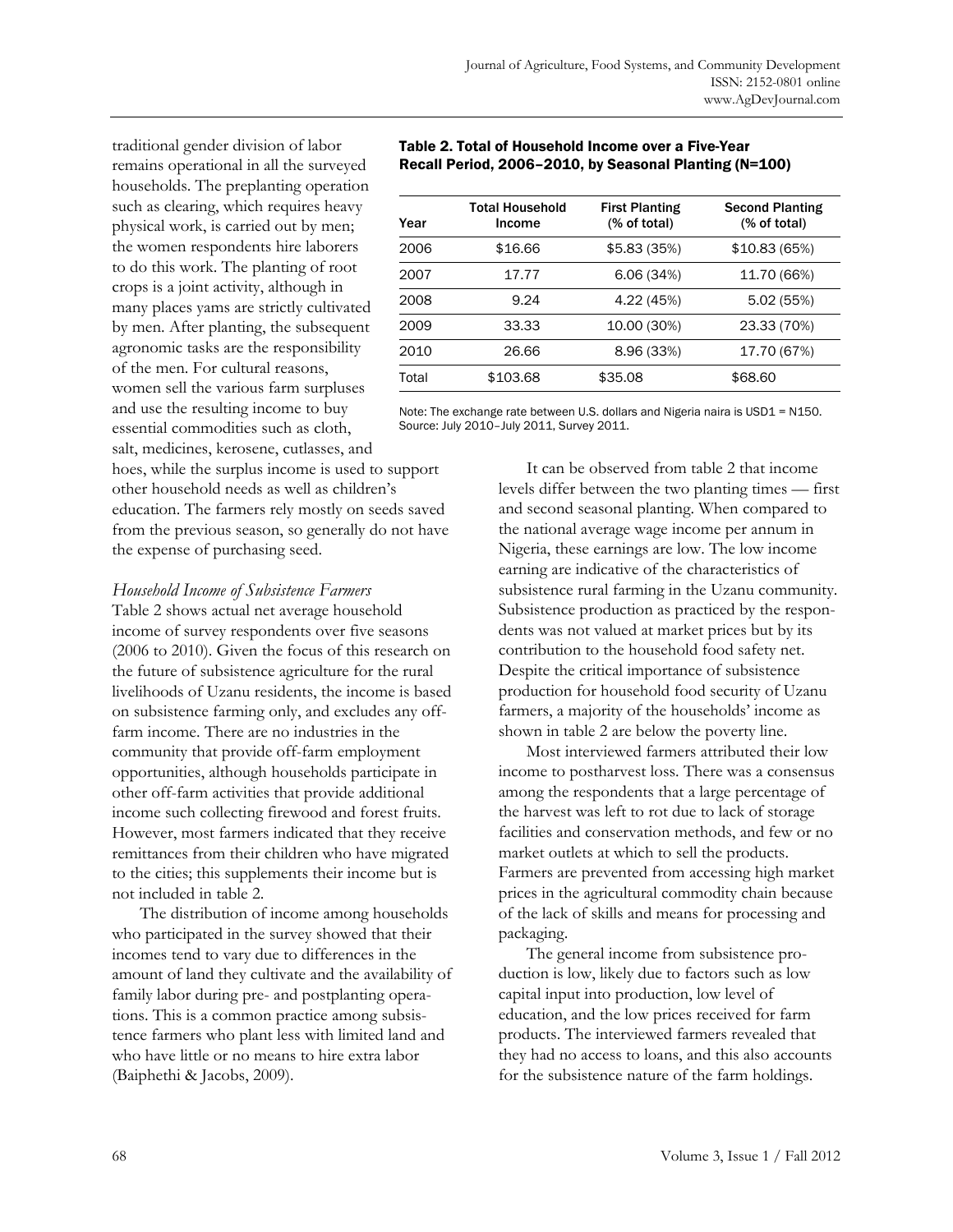| <b>Description</b> | Mean | SD   | t-value    |
|--------------------|------|------|------------|
| Cultivated area    | 1.43 | 0.74 | $3.521***$ |
| Cassava tubers     | 1.30 | 0.62 | $2.331**$  |
| Rice               | 0.33 | 0.14 | 0.233      |
| Potatoes           | 0.32 | 0.20 | $2.365**$  |
| Maize              | 0.19 | 0.08 | 0.011      |

### Table 3. Land Holdings and Cropping Patterns of Households (Acres) (N=100)

\*\*\* (*P*<0.01) \*\* (*P*<0.05)

These factors stand as major constraints to agricultural development.

 The relationship between land size and income could not be measured over time as some of the farms surveyed were too small to do more in-depth analysis. The farmers, however, strongly agreed with the notion that land holding is directly related to income. Additional factors such as the availability of family labor, and age and gender of the farmer, are significant to both farm output and income.

 Most farms in our study are small in size and scattered because they practice shifting cultivation (see table 3). The farmers indicated that they owned their own piece of farmland. All the farmers interviewed indicated that the main reason for practicing shifting cultivation was to allow for soil rejuvenation over a three-year period, depending on whether the land was needed by particular farmer. The farmers also indicated that depending on farm inputs and rainfall patterns, the production from their farms was sufficient to meet home consumption needs and would like to be able to sell instead of having it rot.

As a farmer revealed during an interview,

We would prefer to remain small-scale farmers and become successful, growing quality products for sale and consumption and being able to build a decent house on our land. We seek to live a descent lifestyle, equal to my counterparts in the cities, while remaining on our land in the village. (Field interview, 2011)

 Agricultural development relies on linkages and networks. All the farmers interviewed said that they had never had any contact with an external agricultural extension agent, and that extension services were not available in the study area. This lack of contact results in the farmers' exclusion from direct extension services as well as from extension services that link farmers to research institutions such as the International Institute of Tropical Agriculture and other service providers. These institutions could help to improve subsistence agricultural activities in rural areas.

### **Conclusions and Recommendations**

This study shows that subsistence agriculture is an important part of rural livelihoods in Nigeria. Subsistence agriculture contributes not just to the agricultural development of rural communities, but to Nigeria as a whole. Therefore, sustainable agriculture requires tackling the numerous problems that militate against subsistence agriculture in rural communities. This suggests that it is important to focus on developing interventions that would have a positive impact on subsistence agricultural practices. These interventions might work to rejuvenate subsistence agricultural practices through education, agricultural research, and microcredit; to reduce postharvest loss; to develop markets; and even to provide subsidies directly to farmers.

 Subsistence agriculture remains the major contributor to the growth and development of the rural economy. Even though subsistence agriculture is declining in rural areas as youth migrate to urban centers for white-collar jobs, both federal and state governments should develop contextspecific programs targeted at improving subsistence agriculture and its contribution to livelihood security in rural communities such as Uzanu. The policy focus should be on advancing subsistence farming methods while reducing the risks associated with postharvest losses. Furthermore, specific policies need to be directed at creating access to markets and technical means for food processing. This will enhance the capacity and sustainability necessary to increase subsistence farming improvements over the long term.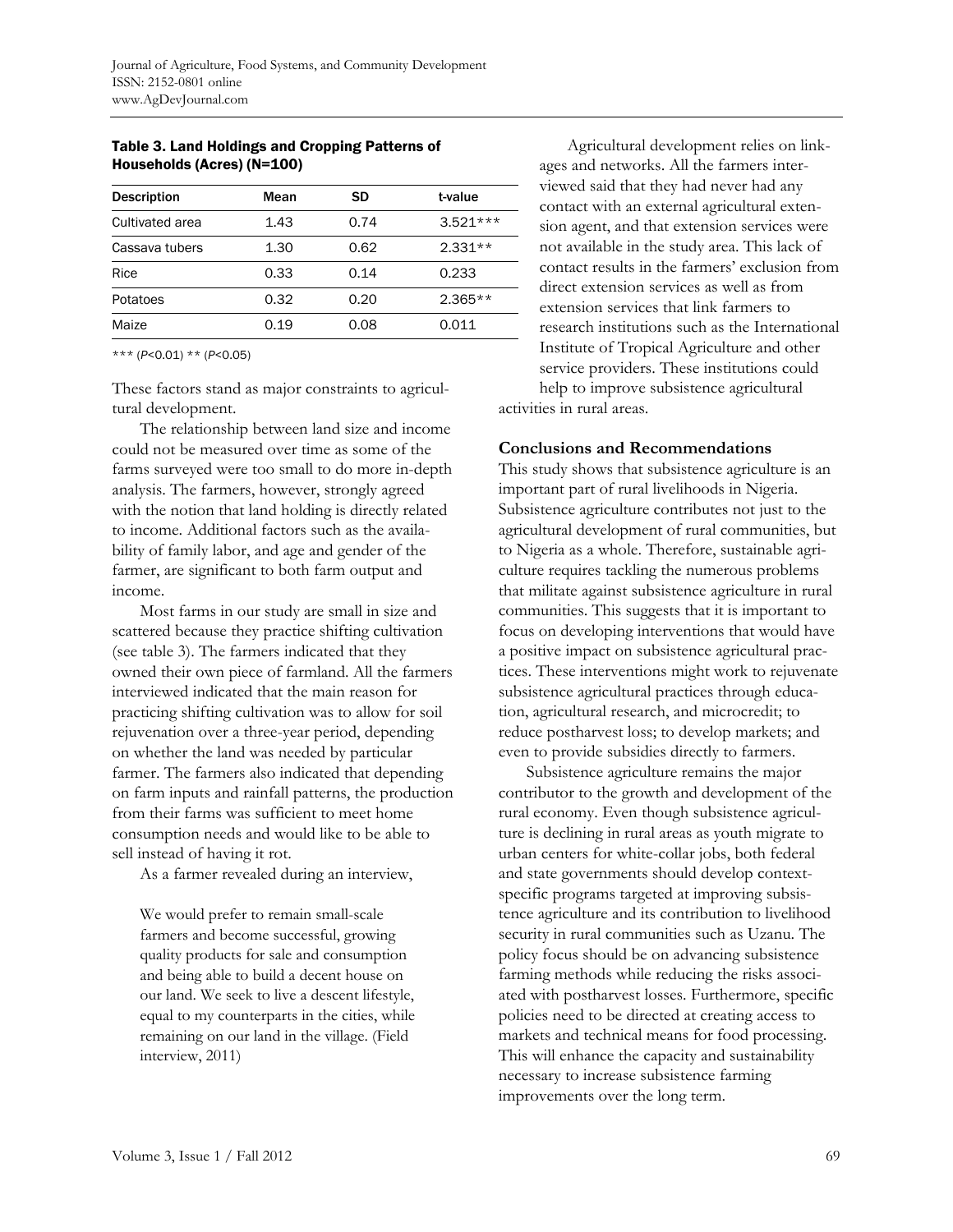In addition, policies that encompass a clear vision of sustainable farming activities can increase the efficiency of subsistence agricultural practices in rural areas. To achieve this, subsistence farmers would need to work together as cooperatives, community-based organizations, and household production units in order to access farm inputs at affordable prices, and also to provide an outlet for the sale of goods produced as a group.

# **Bibliography**

- Agboola, A. A. (2000). Farming systems in Nigeria. In M. O. Akoroda (Ed.), *Agronomy in Nigeria* (pp. 25– 34). Ibadan, Nigeria: University of Ibadan Press.
- African Development Bank Group [AfDB]. (2011). *African economic outlook: Nigeria 2011.* Abidjan, Ivory Coast: AfDB, OECD, UNDP, UNECA. Retrieved from http://www.afdb.org/fileadmin/uploads/ [afdb/Documents/Publications/Nigeria%20Full%](http://www.afdb.org/fileadmin/uploads/afdb/Documents/Publications/Nigeria%20Full%20PDF%20Country%20Note_01.pdf)  20PDF%20Country%20Note\_01.pdf
- Apata, T. G., Folayan, A., Apata, O. M., & Akinlua, J. (2011, April). *The economic role of Nigeria's subsistence agriculture in the transition process: Implications for rural development.* Paper presented at the annual conference of the Agricultural Economics Society, Warwick University, Coventry, UK.
- Baiphethi, M. N., & Jacobs, P. T. (2009). The contribution of subsistence farming to food security in South Africa. *Agrekon, 48*(4), 459–482. http://dx.doi.org/10.1080/03031853.2009.9523836
- Bryceson, D. (2000). Rural Africa at the crossroads: Livelihood practices and policies. *Natural Resource Perspectives, 52.* London: Overseas Development Institute.
- Collier, P. (2008). The politics of hunger: How illusion and greed fan the food crisis. *Foreign Affairs, November/December.* Retrieved from [http://www.foreignaffairs.com/articles/64607/](http://www.foreignaffairs.com/articles/64607/paul-collier/the-politics-of-hunger) paul-collier/the-politics-of-hunger
- Communication from the Commission to the European Parliament, the Council, the European Economic and Social Committee and the Committee of the Regions The CAP towards 2020: seek to meet the food, natural resources and territorial challenges of the future, COM(2010)672 final, 18.11.2010.
- Diao, X., Hazell, P. B. R., Resnick, D., & Thurlow, J. (2007). *The role of agriculture in development: Implications for sub-Saharan Africa* (Research Report 153).

Washington, D.C.: International Food Policy Research Institute (IFPRI).

http://dx.doi.org/10.2499/9780896291614RR153

- FSDH Securities Limited. (2011). *Economic & financial market: Review & outlook (2011).* Lagos, Nigeria: Author. Retrieved from http://www.fsdhsecurities. com/periodic/Year2011.pdf
- Ellis, F. (1993). *Peasant economics: Farm households and agrarian development* (2nd Ed.). Cambridge: Cambridge University Press.
- Heidhues, F., & Brüntrup, M. (2003). Subsistence agriculture in development: Its role in processes of structural change. In S. Abele & K. Frohberg (Eds.), *Subsistence agriculture in Central and Eastern Europe: How to break the vicious circle?* (Volume 22, pp. 1–27). Halle (Saale), Germany: Institut für Agrarentwicklung in Mittel- und Osteuropa (IAMO).
- International Bank for Reconstruction and Development & The World Bank. (2007). *World development report 2008: Agriculture for development.* Washington, D.C.: The World Bank. Retrieved from http://www.worldbank.org
- International Fund for Agricultural Development [IFAD]. (2011). *IFAD's Environment and Natural Resource Management Policy: Resilient livelihoods through the sustainable use of natural assets* (Report EB 2011/102/R.9). Rome: Author. Retrieved from http://www.ifad.org/gbdocs/eb/102/e/EB-2011- 102-R-9.pdf
- Kostov, P., & Lingard, J. (2002). Subsistence farming in transitional economies: Lessons from Bulgaria. *Journal of Rural Studies, 18*(1), 83–94. [http://dx.doi.org/10.1016/S0743-0167\(01\)00026-2](http://dx.doi.org/10.1016/S0743-0167(01)00026-2)
- New Partnership for Africa's Development [NEPAD]. (2003, July). *Comprehensive Africa Agriculture Development Programme.* Midrand, South Africa: New Partnership for Africa's Development
- Onakuse, S., & Lenihan, E. (2008). Rural livelihood insecurity in Edo State: A case study of Etsako East Local Government Area of Nigeria. *Journal of Sustainable Development, 5* (1–2), 2–11.
- Redman, M. (2010). *Securing public benefits from subsistence agriculture in Romania: Assessing the impact of rural development policies (incl. LEADER).* Tartu, Estonia: Centre for Ecological Engineering. Retrieved from Rural Development Impacts (RuDI) website: http://www.rudi-europe.net